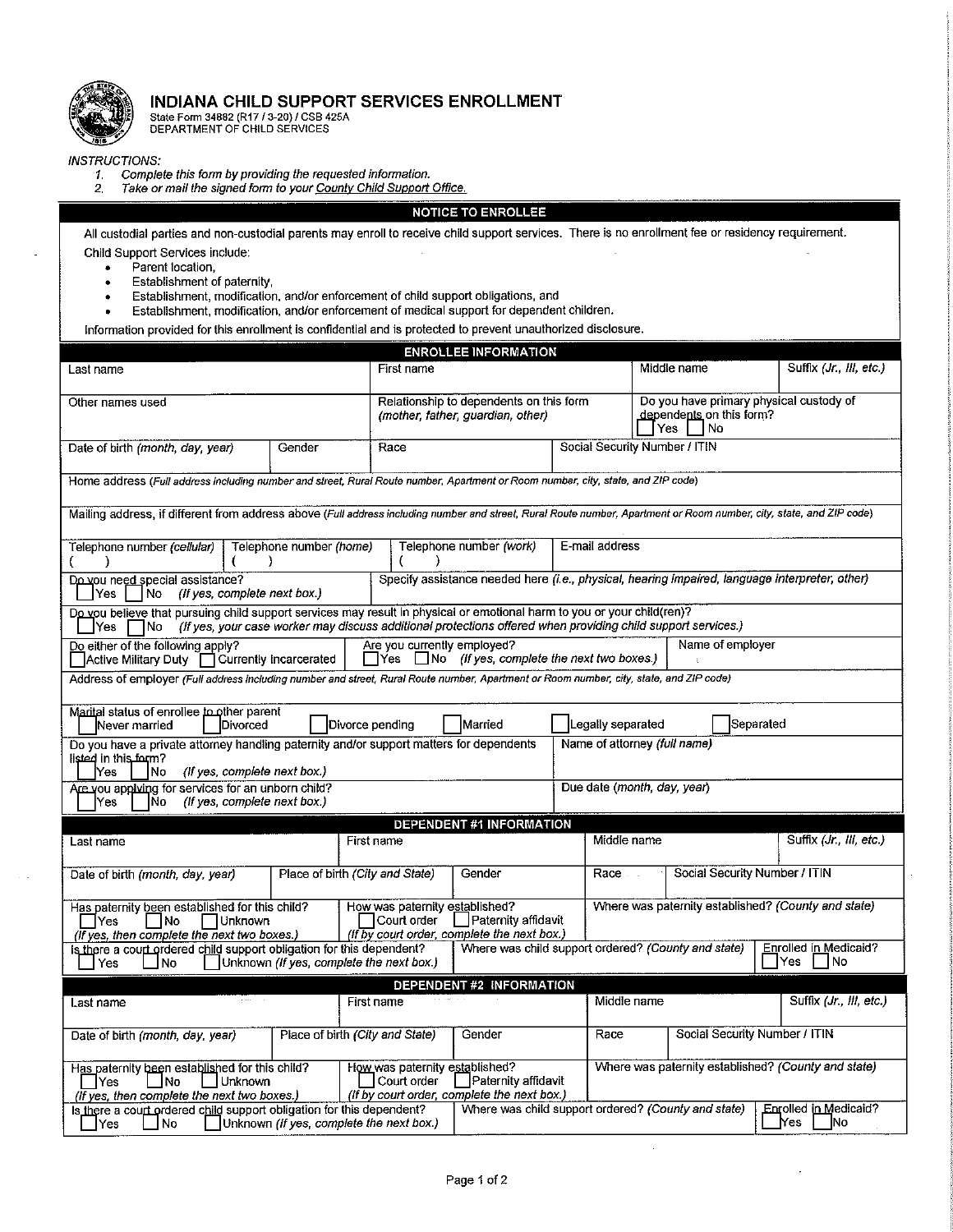|                                                                                                                                                                                                                                                                                                                                                                                                                                                                            |                                                                         | (Attach separate page with information requested below for all additional dependents.)                                           |                                                 | <b>DEPENDENT #3 INFORMATION</b>                                                                                                                                                 |                                |                                           |                                                                                                                                                                                       |  |  |
|----------------------------------------------------------------------------------------------------------------------------------------------------------------------------------------------------------------------------------------------------------------------------------------------------------------------------------------------------------------------------------------------------------------------------------------------------------------------------|-------------------------------------------------------------------------|----------------------------------------------------------------------------------------------------------------------------------|-------------------------------------------------|---------------------------------------------------------------------------------------------------------------------------------------------------------------------------------|--------------------------------|-------------------------------------------|---------------------------------------------------------------------------------------------------------------------------------------------------------------------------------------|--|--|
| Last name                                                                                                                                                                                                                                                                                                                                                                                                                                                                  |                                                                         |                                                                                                                                  | First name                                      |                                                                                                                                                                                 | Middle name                    |                                           | Suffix (Jr., III, etc.)                                                                                                                                                               |  |  |
| Date of birth (month, day, year)                                                                                                                                                                                                                                                                                                                                                                                                                                           |                                                                         | Place of birth (City and State)                                                                                                  |                                                 | Gender                                                                                                                                                                          | Race                           |                                           | Social Security Number / ITIN                                                                                                                                                         |  |  |
| Yes                                                                                                                                                                                                                                                                                                                                                                                                                                                                        | Has paternity been established for this child?<br>$\Box$ No<br> Unknown |                                                                                                                                  | How was paternity established?<br>  Court order | <b>□ Paternity affidavit</b><br>(If by court order, complete the next box.)                                                                                                     |                                |                                           | Where was paternity established? (County and state)                                                                                                                                   |  |  |
| <b>Yes</b>                                                                                                                                                                                                                                                                                                                                                                                                                                                                 | (If yes, then complete the next two boxes.)<br> No                      | Is there a court ordered child support obligation for this dependent?<br>Unknown (If yes, complete the next box.)                |                                                 | Where was child support ordered? (County and state)                                                                                                                             |                                |                                           | Enrolled in Medicaid?<br>$\Box$ Yes $\Box$ No                                                                                                                                         |  |  |
| Last name                                                                                                                                                                                                                                                                                                                                                                                                                                                                  |                                                                         |                                                                                                                                  | First name                                      | <b>OTHER PARENT INFORMATION</b>                                                                                                                                                 |                                | Middle name                               | (Attach separate page with information requested below for all additional parents, or additional potential parents if paternity has not been established.)<br>Suffix (Jr., III, etc.) |  |  |
| Other names used                                                                                                                                                                                                                                                                                                                                                                                                                                                           |                                                                         |                                                                                                                                  |                                                 | Does this parent have primary physical<br>Relationship to dependents on this form<br>custody of dependents on this form?<br>(mother, father, potential father, guardian, other) |                                |                                           |                                                                                                                                                                                       |  |  |
| Date of birth (month, day, year)                                                                                                                                                                                                                                                                                                                                                                                                                                           |                                                                         | Gender                                                                                                                           | Race                                            |                                                                                                                                                                                 |                                | ∐Yes ∐No<br>Social Security Number / ITIN |                                                                                                                                                                                       |  |  |
| <b>Height</b>                                                                                                                                                                                                                                                                                                                                                                                                                                                              | Weight                                                                  | <b>Hair Color</b>                                                                                                                |                                                 | Other distinguishing characteristics (eye color, tattoos, etc.)                                                                                                                 |                                |                                           |                                                                                                                                                                                       |  |  |
|                                                                                                                                                                                                                                                                                                                                                                                                                                                                            |                                                                         | Home address (Full address including number and street, Rural Route number, Apartment or Room number, city, state, and ZIP code) |                                                 |                                                                                                                                                                                 |                                |                                           |                                                                                                                                                                                       |  |  |
|                                                                                                                                                                                                                                                                                                                                                                                                                                                                            |                                                                         |                                                                                                                                  |                                                 |                                                                                                                                                                                 |                                |                                           | Mailing address, if different from address above (Full address including number and street, Rural Route number, Apartment or Room number, city, state, and ZIP code)                  |  |  |
| Telephone number (cellular)                                                                                                                                                                                                                                                                                                                                                                                                                                                |                                                                         | Telephone number (home)                                                                                                          | €<br>)                                          | Telephone number (work)                                                                                                                                                         | E-mail address                 |                                           |                                                                                                                                                                                       |  |  |
| Yes                                                                                                                                                                                                                                                                                                                                                                                                                                                                        | Does this parent need special assistance?<br>INo                        | (If yes, complete next box.)                                                                                                     |                                                 | Specify assistance needed here (physical, hearing impaired, language interpreter, other)                                                                                        |                                |                                           |                                                                                                                                                                                       |  |  |
| Employer telephone number<br>Current or last known employer<br>Do either of the following apply?<br>Currently Incarcerated<br>Active Military Duty                                                                                                                                                                                                                                                                                                                         |                                                                         |                                                                                                                                  |                                                 |                                                                                                                                                                                 |                                |                                           |                                                                                                                                                                                       |  |  |
| Address of employer (Full address including number and street, Rural Route number, Apartment or Room number, city, state, and ZIP code)                                                                                                                                                                                                                                                                                                                                    |                                                                         |                                                                                                                                  |                                                 |                                                                                                                                                                                 |                                |                                           |                                                                                                                                                                                       |  |  |
| Name of attorney (full name)<br>Does this parent have a private attorney handling paternity and/or support<br>matters for dependents listed in this form?<br>$\Box$ No (If yes, complete next box.)<br>lYes                                                                                                                                                                                                                                                                |                                                                         |                                                                                                                                  |                                                 |                                                                                                                                                                                 |                                |                                           |                                                                                                                                                                                       |  |  |
|                                                                                                                                                                                                                                                                                                                                                                                                                                                                            |                                                                         |                                                                                                                                  |                                                 | AFFIRMATION AND AGREEMENT                                                                                                                                                       |                                |                                           |                                                                                                                                                                                       |  |  |
| I hereby swear and affirm under the penalties of perjury that the information contained in this form is true and correct to the best of<br>٠<br>my knowledge. Providing false information could result in perjury charges being filed against me.                                                                                                                                                                                                                          |                                                                         |                                                                                                                                  |                                                 |                                                                                                                                                                                 |                                |                                           |                                                                                                                                                                                       |  |  |
| I understand that child support services DO NOT include establishment or enforcement of parenting time or parenting time credits,<br>the assignment of the right to claim a child as a dependent for federal or state tax purposes, nor any matters other than those<br>associated with establishment of paternity (if needed) and the financial support of dependent children.                                                                                            |                                                                         |                                                                                                                                  |                                                 |                                                                                                                                                                                 |                                |                                           |                                                                                                                                                                                       |  |  |
| I am advised that attorneys and staff at the Child Support Bureau and County Child Support Office providing these child support<br>services represent the State of Indiana and do not represent the enrollee or any other person or entity. Communications between<br>the enrollee or other participants and the Child Support Bureau or County Child Support Office are not confidential<br>communications protected by the attorney/client privilege under IC 34-46-3-1. |                                                                         |                                                                                                                                  |                                                 |                                                                                                                                                                                 |                                |                                           |                                                                                                                                                                                       |  |  |
| I understand that I must cooperate with the County Child Support Office in order for my case to be processed, and non-<br>٠<br>cooperation can result in termination of child support services. I further understand that this enrollment to receive child support<br>services does not guarantee successful action on the case but rather that all reasonable attempts will be made to obtain<br>successful results.                                                      |                                                                         |                                                                                                                                  |                                                 |                                                                                                                                                                                 |                                |                                           |                                                                                                                                                                                       |  |  |
| I understand that I may terminate services by notifying the County Child Support Office handling my case in writing that services<br>are no longer desired. Services may only be terminated in accordance with 45 C.F.R. 303.11. Termination of these services does<br>not modify or terminate existing child support orders or obligations.                                                                                                                               |                                                                         |                                                                                                                                  |                                                 |                                                                                                                                                                                 |                                |                                           |                                                                                                                                                                                       |  |  |
|                                                                                                                                                                                                                                                                                                                                                                                                                                                                            |                                                                         | payment of support on my child support case.                                                                                     |                                                 |                                                                                                                                                                                 |                                |                                           | I authorize the Indiana State Central Collection Unit (INSCCU) to endorse and negotiate any checks received by INSCCU for                                                             |  |  |
|                                                                                                                                                                                                                                                                                                                                                                                                                                                                            |                                                                         | Printed name of parent / guardian (if enrollee is an unemancipated minor)                                                        |                                                 | X.                                                                                                                                                                              |                                |                                           | Signature of parent / guardian (if enrollee is an unemancipated minor)                                                                                                                |  |  |
| Printed name of enrollee                                                                                                                                                                                                                                                                                                                                                                                                                                                   |                                                                         |                                                                                                                                  |                                                 | lYes.                                                                                                                                                                           | l No                           |                                           | I agree that if I am overpaid, the state may recoup the amount of the<br>overpayment from future child support payments owed to me.                                                   |  |  |
| <b>Signature of enrollee</b><br>X.                                                                                                                                                                                                                                                                                                                                                                                                                                         |                                                                         |                                                                                                                                  |                                                 |                                                                                                                                                                                 | Date signed (month, day, year) |                                           |                                                                                                                                                                                       |  |  |
|                                                                                                                                                                                                                                                                                                                                                                                                                                                                            |                                                                         |                                                                                                                                  |                                                 |                                                                                                                                                                                 |                                |                                           |                                                                                                                                                                                       |  |  |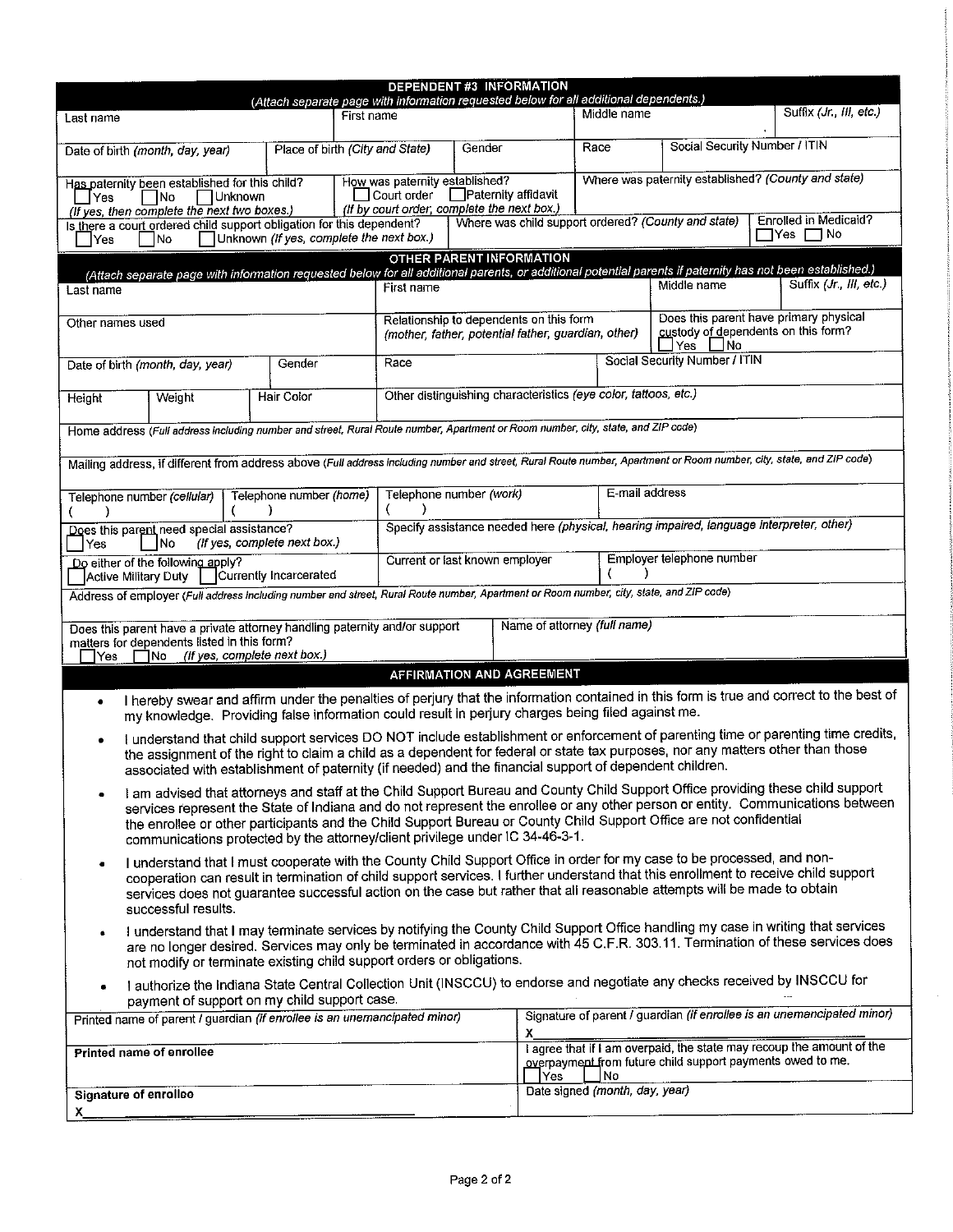

**Office of the Tippecanoe County Prosecutor Title IV-D Child Support Program 111 N. 4th Street Lafayette, Indiana 47901-1358 Email: www.prosecutorchildsupport@tippecanoe.in.gov** 

**Telephone (765) 423-9308 Fax (765) 423-9164** 

# **TITLE IV-D PROGRAM PLEASE READ CAREFULLY**

## **PLEASE PROVIDE THE FOLLOWING DOCUMENTS WITH THE** *COMPLETED* **APPLICATION.**

- **1. Copy of the Child(ren)'s** *original* **birth certificate from the Health Department (not the one you received from the hospital)**
- **2. Copy of the Child(ren)'s social security card**
- **3. A copy of your Identification Card, Driver's License, Green Card or Passport**
- **4. Copies of any court orders pertaining to divorce (and any modifications thereafter), paternity (including a copy of the paternity affidavit signed at the birth of the child(ren)), support order, guardianship or custody.**
- **5. Copy of the child(ren)'s Medicaid card (if applicable).**

**Failing to fill out the application completely or provide any of the documents listed above, could result in a delay or denial of IV-D services.** 

# **Completed applications can be mailed or personally delivered to the IV-D office. If you have questions, you can email to request an appointment or come into the office on a Wednesday or Thursday for a walk-in appointment.**

**If you need an interpreter, please call 423-9253 to speak with the court interpreter. (Si necesita servicios de interpretacion, por favor llame al 423-9253 para hablar con la interprete).**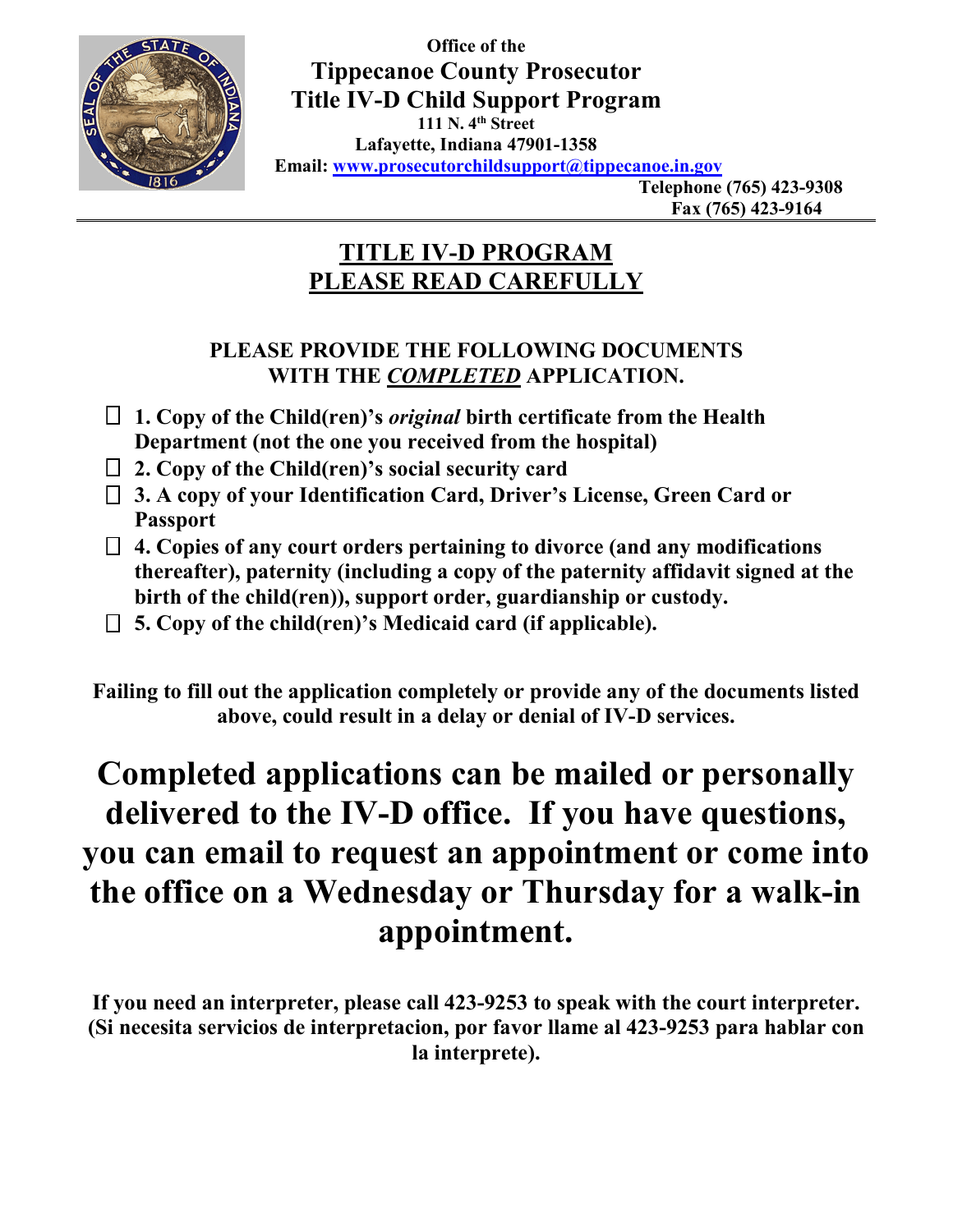### **TITLE IV-D WAIVER NOTICE**

The Undersigned participant acknowledges that the TIPPECANOE COUNTY PROSECUTOR'S OFFICE represents the State of Indiana pursuant to Title IV-D of the Social Security Act and cannot serve as a private attorney to any party. The Prosecutor's function is to protect and promote the interests of the State at large and the best interest of children in particular, and these interests may conflict at times with the interests of a participant.

Pursuant to Title IV-D of the Social Security Act, the Office of the TIPPECANOE COUNTY PROSECUTING ATTORNEY provides four basic services:

- 1. Location of absent parents,
- 2. Establishment of paternity and support orders,
- 3. Enforcement of support orders, and 3. Enforcement of support orders,<br>4. Modification of support orders.
- 

Pursuant to the mandate of Title IV-D of the Social Security Act, the Prosecutor's Office is not allowed to become involved in matters regarding custody, visitation, or property settlement. A private attorney or legal aid may be able to assist with those issues.

In accordance with I.C. 31-25-4-13.1(e), the undersigned acknowledges that they are not entering into an attorney-client relationship with any attorney in the Office of the Tippecanoe County Prosecuting Attorney. Accordingly, any confidential information provided to this office is not information protected by an attorneyclient relationship. Therefore, information provided to the Office of the Prosecuting Attorney may be used by the Office in the prosecution of criminal offenses or civil violations without regard to the source of the information. The undersigned acknowledges that his/her involvement in the Title IV-D Child Support Program does not protect him/her from prosecution for any criminal offense or civil infraction.

**NOTE: THIS FORM IS A WAIVER OF LEGAL RIGHTS AND SHOULD BE SIGNED ONLY AFTER BEING READ CAREFULLY. YOUR SIGNATURE VERIFIES THAT YOU HAVE READ AND UNDERSTAND THE CONTENTS OF THIS FORM.**

I have read the above and fully understand the contents of this waiver and consent to its terms.

Date NAME (PRINTED) SIGNATURE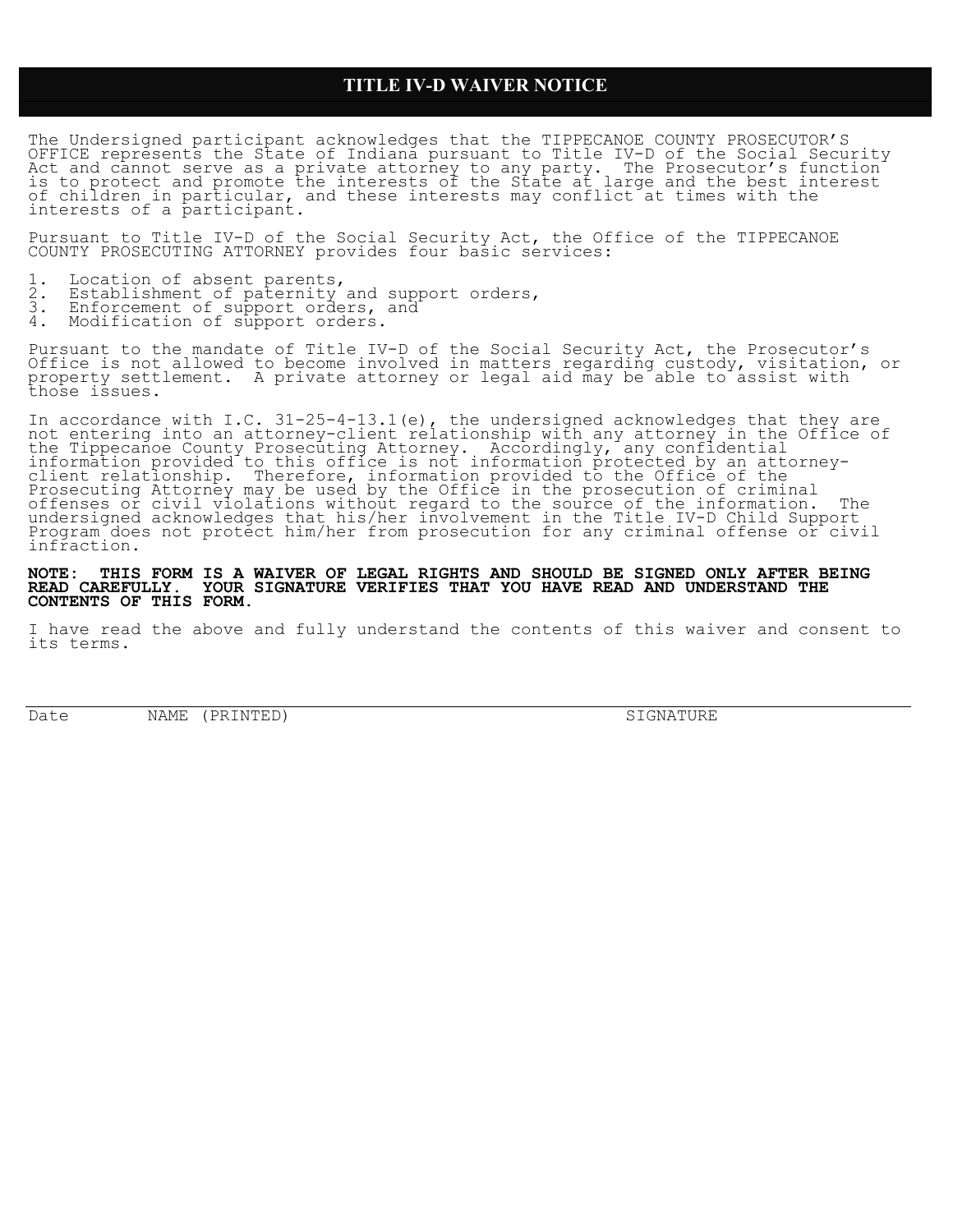## **BE ADVISED: SEPA QUE:**

**1. All Request for case-sensitive information or services must be made in writing. No case-specific information will be provided by phone.** 

*Toda petición para información de casos-sensibles, o servicios, tiene que ser hecho por escrito. Ninguna información sobre casos sensibles será proveída por teléfono.* 

2. **You must present a current State-issued photo ID and verify your mailing address before we will accept a written request for information or service.**

 *Usted tendrá que presentar una Identificación Estatal con fotografía, vigente y verificar su domicilio, antes que le aceptemos su petición por escrito para información o servicio.* 

- **3. If you are a party represented by an attorney, this office cannot respond to your request for information or service. All requests must be made through your attorney of record.**  *Si usted es una parte representada por un abogado, esto oficina no podrá responder a su solicitud De información o servicio. Toda petición tendrá que ser presentada a través de su abogado.*
- **4. Requests for a printout of your child support payment history must be made to the Tippecanoe County Clerk's Office on the second floor of the courthouse.**

*Peticiones para un historial de pago de manutención de los hijos por escrito tendrá que hacerse En la oficina del Tippecanoe County Tesorero en el segundo piso del la palacio de justicia..* 

- **5. Questions regarding an upcoming or past Court hearing must be addressed to that court.**  *Preguntas acerca de un juicio por venir, o pasado tendrán que hacerse en ese tribunal.*
- **6. This office represents the State of Indiana in matters involving paternity and child support. This office does not represent any party. There is no attorney-client relationship formed by being a participant on the Title IV-D Child Support Program.**

*Esta oficina representa el Estado de Indiana en materia referente a paternidad y manutención de hijos. Esta oficina no representa a nadie. No existe ninguna relación de abogado-cliente por el hecho de ser un participante del Programa de Manutención de Hijos del Título IV-D.* 

### **I have read and acknowledge the above advisory.**

*He leído, reconozco y entiendo la información precedente.* 

Signature / *Firma* Date / Fecha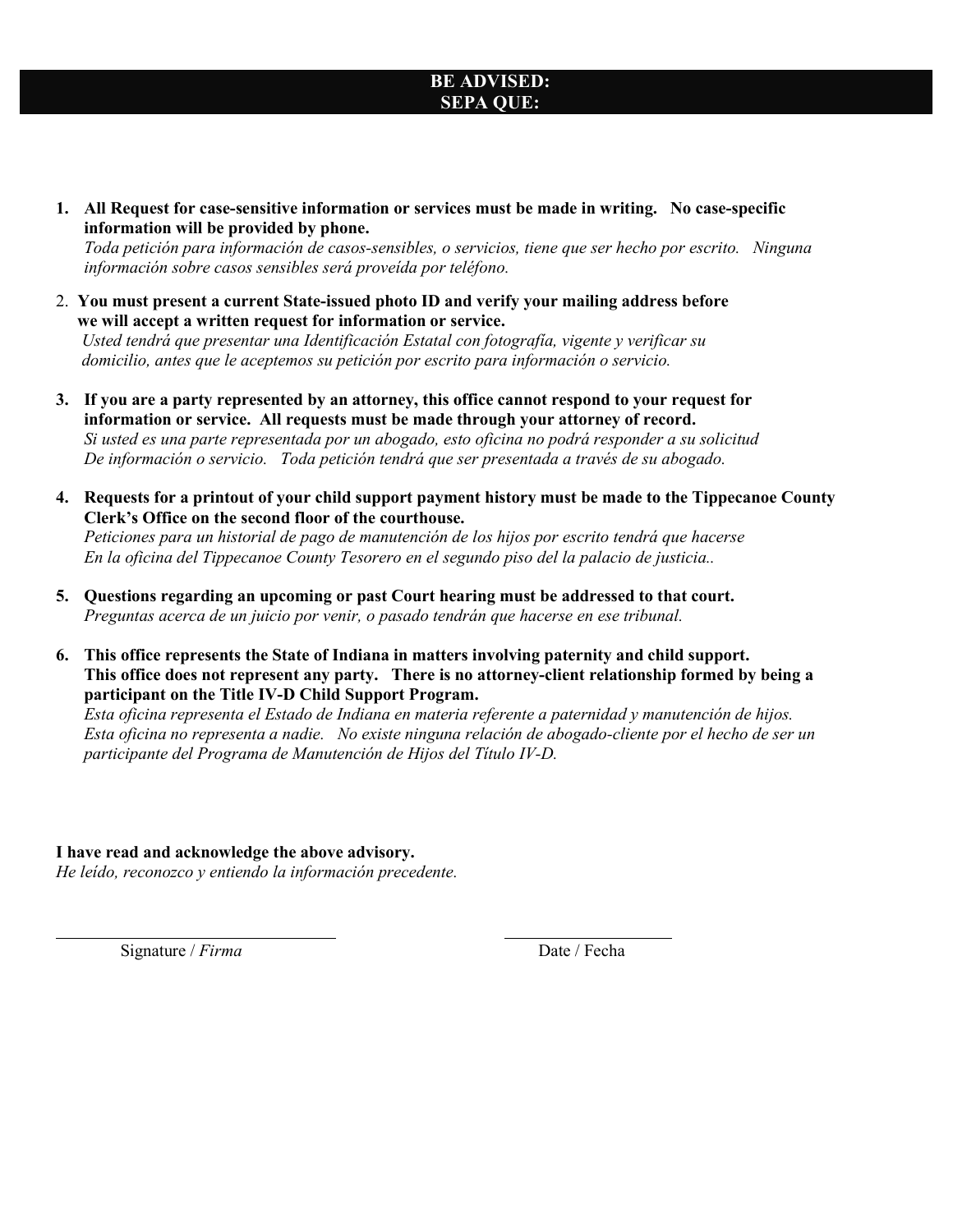## **PRIVACY STATEMENT NOTICE**

I, have read and understand the points listed below. By signing this document, I agree to the guidelines and structures of the Tippecanoe County Prosecuting Attorney, Child Support Division.

- I understand and agree that the Prosecuting Attorney and Child support Division are in no way my private counsel.
- I understand and agree that the Prosecuting Attorney and Child Support Division work on behalf of the State of Indiana for the best interest of my child(ren) in receiving support.
- I understand and agree that in the event of a conflict between my interest and the interest of the State of Indiana, the Prosecuting Attorney and Child Support Division will advocate on behalf of the State's interest.
- I understand and agree that the Prosecuting Attorney and Child Support Division will have sole decision making powers in regard to enforcement.
- I understand and agree that I will provide accurate and truthful information or documentation that may be required to enforce my child(ren)'s case.
- I understand and agree that all child support payments must be made through the Clerk of the Court or the State Central Collection Unit, unless otherwise ordered by the Court.
- I understand and agree that as a condition of receiving TANF, support payments are assigned and retained by the State of Indiana.
- I understand and agree that being verbally or physically abusive to the staff, repeatedly using obscenities, demanding enforcement be done on my terms, etc., will be considered non-cooperation and could result in closure of my case and or TANF benefits being sanctioned.
- I understand that I may request the Prosecuting Attorney Child Support Division to terminate enforcement of my case if I am not currently on TANF.
- I understand that if I terminate enforcement and there are State owed arrears, the State of Indiana will continue to enforce the State owe arrears.
- I understand and agree that the Prosecuting Attorney Child Support Division has many cases and policies regarding enforcement. I further understand and agree that I can file petitions as well as the Prosecuting Attorney.

I have read the above fully and understand the contents of this Agreement of Responsibilities.

 $\overline{a}$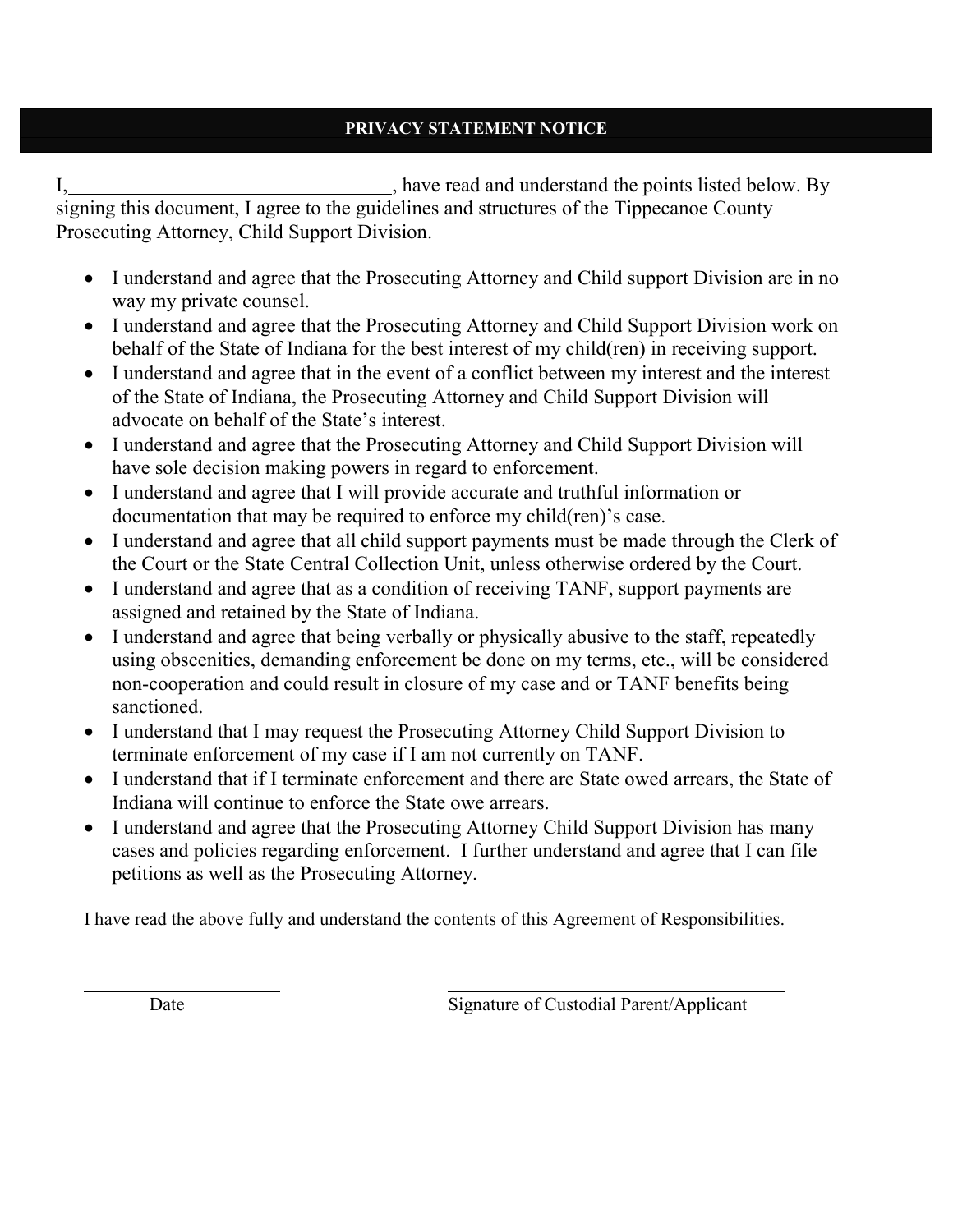*Yo, , he leído y entiendo los puntos que abajo se enlistan. Al firmar este documento, Yo estoy de acuerdo con las guías y estructuras del Fiscal del Condado de Tippecanoe, División de Manutención de Hijos.* 

- *Entiendo y estoy de acuerdo en que el Fiscal y la División de Manutención de Hijos no son en ninguna manera mis abogados o consejeros legales..*
- *Entiendo y estoy de acuerdo que el Fiscal y la División de Manutención de Hijos trabajan para el Estado de Indiana y por el bien de mi(s) hijo(s) para recibir manutención.*
- *Entiendo y estoy de acuerdo que en caso de un conflicto entre mis interés y los interés del Estado de Indiana, el Fiscal y la División de Manutención de Hijos, serán partidarios de los intereses del Estado.*
- *Entiendo y estoy de acuerdo que el Fiscal y la División de Manutención de Hijos tendrán poder absoluto cuando se trate de tomar decisiones de imponer acciones en mi caso.*
- *Entiendo y estoy de acuerdo que brindaré información o documentación disponible y veraz que sea necesaria para imponer en el caso de mi(s) hijo(s),*
- *Entiendo y estoy de acuerdo que todos los pagos de Manutención de niños tienen que ser hechos a través del Tesorero del Tribunal, o a través de la Unidad de Cobros del Estado de Indiana, a menos que haya otra orden del Tribunal.*
- *Entiendo y estoy de acuerdo que como condición para recibir TANF (Ayuda Temporal para Familias Necesitadas), los pagos de manutención serán asignados y retenidos por el Estado de Indiana.*
- *Entiendo y acepto que ser verbal o físicamente abusivo con el personal, exigiendo que se haga la ejecución en mis términos, etc., se considerará no cooperación y podría resultar en el cierre de mi caso o beneficios de TANF siendo sancionado.*
- *Entiendo que puedo solicitar al Fiscal de la División de Manutención de Hijos que se dé por terminado la imposición de mi caso, siempre y cuando no esté yo bajo ayuda de TANF.*
- *Entiendo que si cancelo el cumplimiento y hay estado adeudado a los atrasos, el estado de Indiana continuará haciendo cumplir el estado debe atrasos.*
- *Entiendo y acepto que la división de manutención de hijos de la Fiscalía tiene muchos casos y políticas con respecto a la observancia. Además, entiendo y acepto que puedo presentar peticiones, así como el fiscal.*

*He leído lo anterior en su totalidad y entiendo el contenido de este Acuerdo de Responsabilidades.* 

 *Fecha Firma del Padre, Custodio o Solicitante*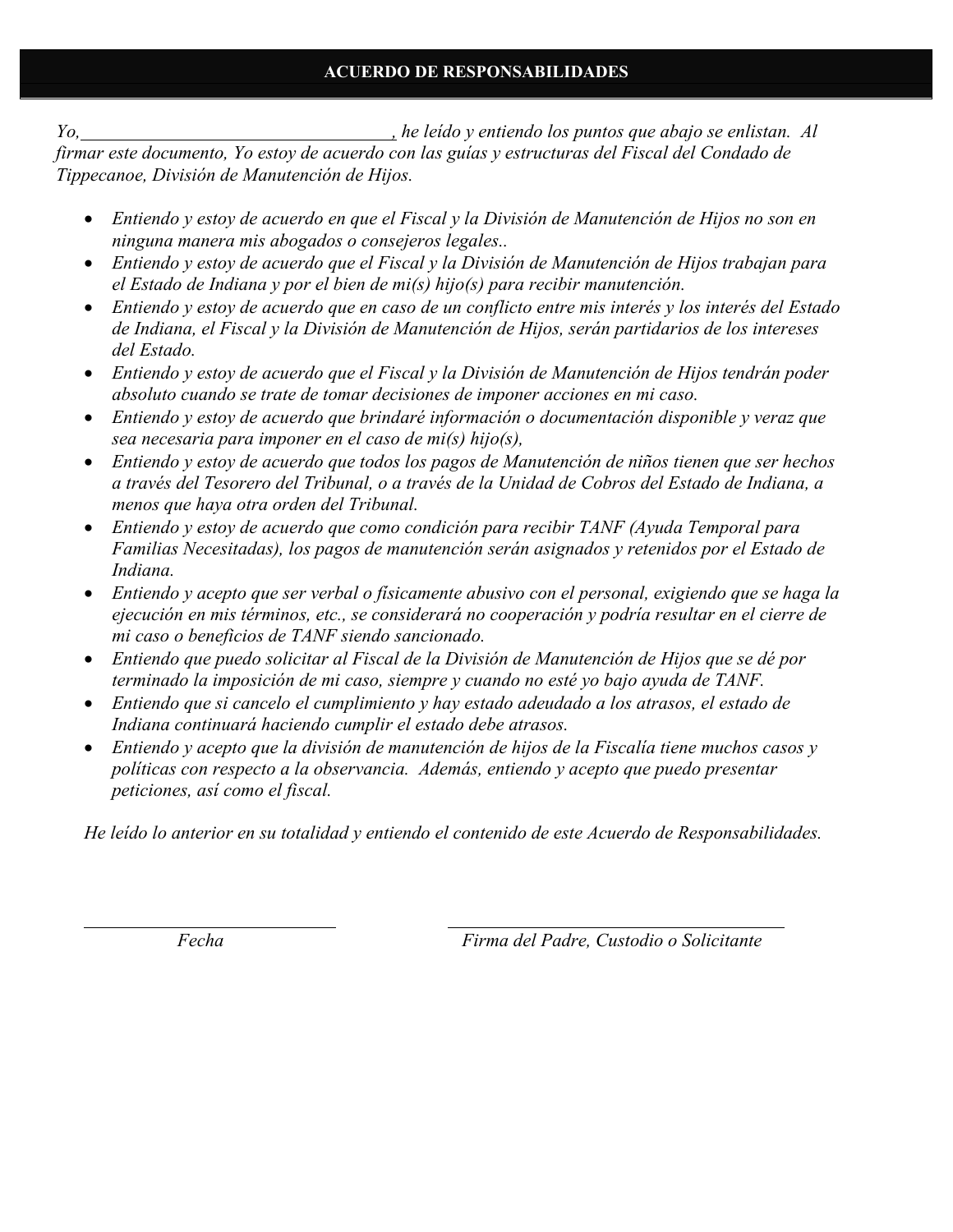# **TIPPECANOE COUNTY IV-D REQUEST FOR INFORMATION**

|                                                                                                                                                                           |                                                         | <b>SERVICES BEING REQUESTED BY APPLICANT</b>                       |                                            |                               |                     |                                                                |  |
|---------------------------------------------------------------------------------------------------------------------------------------------------------------------------|---------------------------------------------------------|--------------------------------------------------------------------|--------------------------------------------|-------------------------------|---------------------|----------------------------------------------------------------|--|
| I hereby request the following service(s): $\Box$                                                                                                                         |                                                         | <b>Parental Locator Service</b>                                    |                                            |                               |                     | Complete Service to include: (mark any and all that apply)     |  |
|                                                                                                                                                                           | <b>Paternity Establishment</b><br>Support Establishment |                                                                    | Establishment/Enforcement Health Insurance | Support Enforcement           |                     | <b>Support Modification</b>                                    |  |
|                                                                                                                                                                           |                                                         |                                                                    |                                            |                               |                     |                                                                |  |
|                                                                                                                                                                           | APPLICANT SUPPLEMENTAL DATA (YOUR INFORMATION)          |                                                                    |                                            |                               |                     |                                                                |  |
| Full name of applicant (last, first and middle)                                                                                                                           |                                                         |                                                                    | Alias                                      |                               |                     |                                                                |  |
| Maiden                                                                                                                                                                    | Previous                                                |                                                                    |                                            |                               | Nickname            |                                                                |  |
| Place of birth(city/state)<br>Is English primary language?<br><i>provide</i> )                                                                                            | Primary language                                        | Interpreter needed?<br>ly <sub>es</sub> l<br>NO.                   |                                            |                               |                     |                                                                |  |
| Preferred Method of Contact:<br>Personal E-mail/Work/Other E-mail L                                                                                                       |                                                         | $\Box$ Mobile telephone number $\Box$ Home telephone number $\Box$ |                                            |                               |                     | $\Box$ Work telephone number $\Box$<br>Mail                    |  |
| Is there a history of family violence?<br>$\Box$ Yes $\Box$ NO (If yes, complete next box)                                                                                |                                                         | Was a police report filed?<br>$\ln$ $\ln$                          |                                            | Date filed (month, day, year) |                     | City and State filed                                           |  |
| Are you a party to an active protective order related to the parties on this application?<br>$N$ es $\Box$ NO (If yes, complete the following boxes)                      |                                                         |                                                                    |                                            | County of court order         |                     | State of court order                                           |  |
| Cause number                                                                                                                                                              |                                                         |                                                                    | Date of Court order (month, day, year)     |                               | Covered individuals |                                                                |  |
| Have you previously received Child Support Services from another state or county for the listed Dependents?<br>ly <sub>es</sub> l<br>$\Box$ NO (ifyes, complete next box) |                                                         |                                                                    |                                            |                               |                     |                                                                |  |
| Is there an adoption pending for any child listed on this application?<br>County and State where services were previously received.<br><b>Yes</b><br><b>NO</b>            |                                                         |                                                                    |                                            |                               |                     |                                                                |  |
| Are you or any listed Dependents currently receiving Medicaid?                                                                                                            |                                                         |                                                                    |                                            |                               |                     |                                                                |  |
| INO<br>Yes                                                                                                                                                                |                                                         |                                                                    |                                            |                               |                     |                                                                |  |
| Is Applicant Under age of eighteen (18)?                                                                                                                                  |                                                         |                                                                    |                                            |                               |                     |                                                                |  |
| Yes<br>(If yes, Guardian must also complete the "Applicant Guardian Data" section<br>No.                                                                                  |                                                         |                                                                    |                                            |                               |                     |                                                                |  |
|                                                                                                                                                                           |                                                         | APPLICANT'S GUARDIAN DATA                                          |                                            |                               |                     | (FILL THIS SECTION OUT ONLY IFAPPLICANT IS UNDER 18 YEARS OLD) |  |
| Guardian name of applicant (first, middle, last and suffix)                                                                                                               |                                                         |                                                                    |                                            |                               |                     |                                                                |  |
| Guardian address (number and street, rural route number, apartment or room number, city, state, and ZIP code)                                                             |                                                         |                                                                    |                                            |                               |                     |                                                                |  |
| Country (If outside of US, complete following box)                                                                                                                        |                                                         |                                                                    | <b>International Code</b>                  |                               |                     |                                                                |  |
| Guardian mailing address is:                                                                                                                                              |                                                         |                                                                    |                                            |                               |                     |                                                                |  |
| Same as applicant above<br>Same as above<br>Different<br>(If different, print below including COUNTY)                                                                     |                                                         |                                                                    |                                            |                               |                     |                                                                |  |
| Guardian of applicant mailing address (number and street, rural route number, apartment or room number, city, state, and ZIP code)                                        |                                                         |                                                                    |                                            |                               |                     |                                                                |  |
| Country (If outside of US, complete following box)                                                                                                                        |                                                         |                                                                    | <b>International Code</b>                  |                               |                     |                                                                |  |
| Telephone number (home)                                                                                                                                                   | Telephone number (work)                                 |                                                                    | Telephone number (mobile/other)            |                               |                     | E-mail address                                                 |  |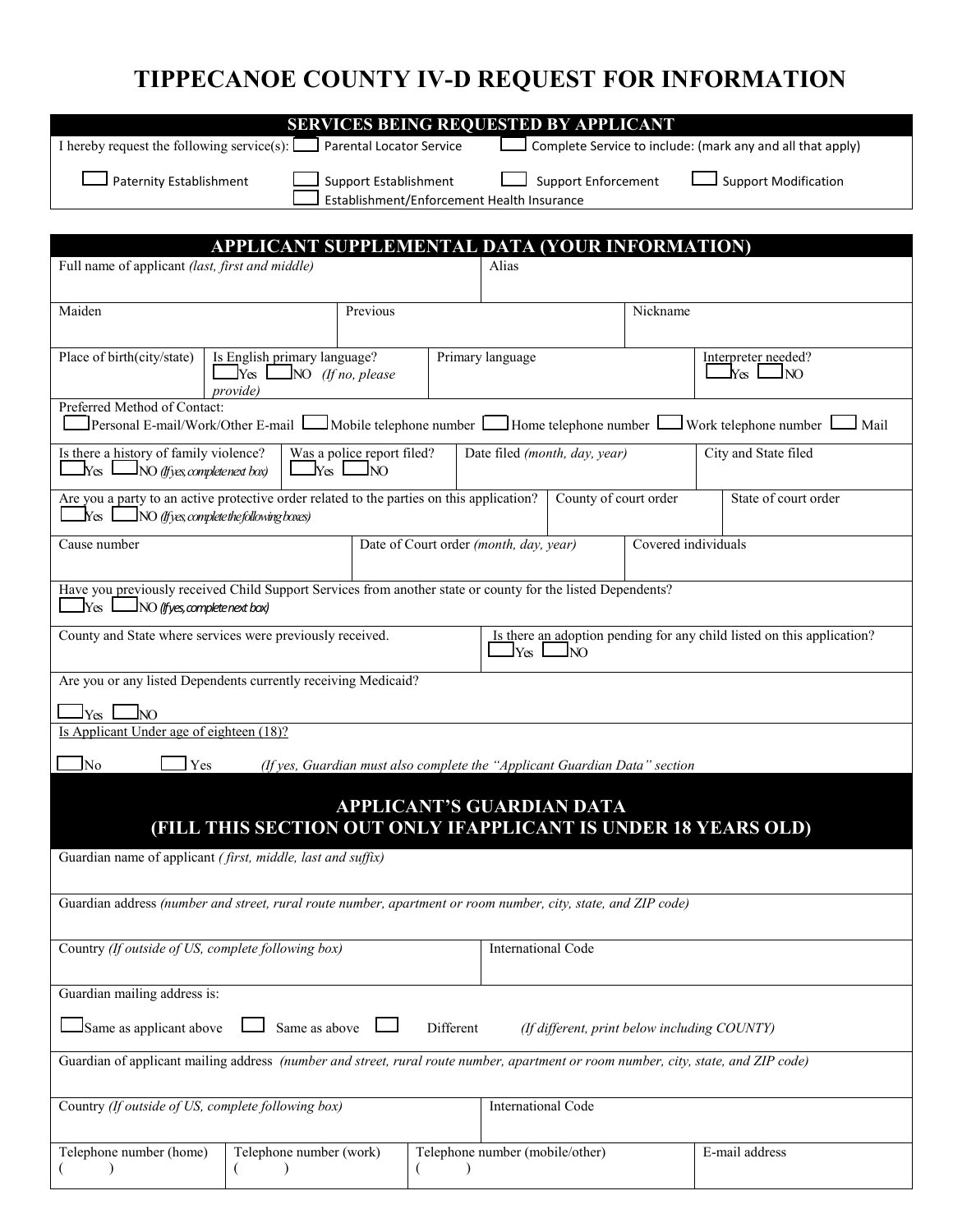|                                                                                                                                                                                                                                                                                  | <b>DEPENDENT #1 SUPPLEMENTAL INFORMATION</b>                  |                                                                                                 |                                                                                     |  |  |  |  |  |
|----------------------------------------------------------------------------------------------------------------------------------------------------------------------------------------------------------------------------------------------------------------------------------|---------------------------------------------------------------|-------------------------------------------------------------------------------------------------|-------------------------------------------------------------------------------------|--|--|--|--|--|
| Last name                                                                                                                                                                                                                                                                        | First name                                                    |                                                                                                 | Middle name                                                                         |  |  |  |  |  |
| Suffix                                                                                                                                                                                                                                                                           | Does this child live in applicant's household?<br>Yes<br>INO. |                                                                                                 | Your relationship to this child<br>Mother<br>Father<br>Guardian<br>Other ( $list$ ) |  |  |  |  |  |
| Does this child receive SSD or SSI benefits?<br>$\gamma$ <sub>es</sub> $\Box$ No                                                                                                                                                                                                 | <b>SSD</b> Amount                                             |                                                                                                 | <b>SSI Amount</b>                                                                   |  |  |  |  |  |
| Is the child of this application currently placed in foster care?<br>$ _{Y_{CS}} $<br>$\Box$ NO (If yes, complete following box)                                                                                                                                                 |                                                               | (County and State)                                                                              | Where foster case order was issued that placed child into your care.                |  |  |  |  |  |
| Was the mother of this child married at the time of conception or birth of<br>this child or within 365 days of divorce or marriage?<br>$\sqrt{\mathrm{Yes}}$ $\parallel$<br>$\Box$ No (If yes, list to whom you were married in following box)                                   |                                                               | List full name of whom the mother was/are married to within 365<br>days of birth of this child. |                                                                                     |  |  |  |  |  |
| Is there a name listed on the birth certificate as the father of this child?<br>Yes<br>$\sqrt{N}$<br>(If yes, complete following box)                                                                                                                                            |                                                               | this child.                                                                                     | List full name of who is listed as the father on the birth certificate of           |  |  |  |  |  |
| Do you have a private attorney handling paternity and/or support matters for this child?<br>Yes<br>$\overline{\phantom{a}}$ No                                                                                                                                                   |                                                               |                                                                                                 |                                                                                     |  |  |  |  |  |
| Name of attorney (first, last and suffix)                                                                                                                                                                                                                                        |                                                               |                                                                                                 | Telephone number of attorney                                                        |  |  |  |  |  |
| Do you currently have, or have you ever had, a court ordered support obligation for this child?<br>$_{\rm Yes}$<br>No                                                                                                                                                            | Unknown (If yes, complete the following information)          |                                                                                                 |                                                                                     |  |  |  |  |  |
| Name of court                                                                                                                                                                                                                                                                    |                                                               |                                                                                                 |                                                                                     |  |  |  |  |  |
| County of court                                                                                                                                                                                                                                                                  | State of court                                                |                                                                                                 | Court cause number                                                                  |  |  |  |  |  |
| Name of the person support is paid to and paid by.<br>To:<br>by:                                                                                                                                                                                                                 |                                                               |                                                                                                 |                                                                                     |  |  |  |  |  |
| Is there a court order for custody for this child?<br>Name of the person granted custody by court<br>$ _{\rm Yes} $<br>N <sub>o</sub><br>Unknown (If yes, complete the following information)                                                                                    |                                                               |                                                                                                 |                                                                                     |  |  |  |  |  |
| County of court                                                                                                                                                                                                                                                                  | State of court<br>Court cause number                          |                                                                                                 |                                                                                     |  |  |  |  |  |
| Have you received direct payments from the other parent(s) for support of this child?<br>Yes<br>(If yes, you must obtain and complete a direct payment affidavit from the Title IV-D child support office)<br>N <sub>o</sub>                                                     |                                                               |                                                                                                 |                                                                                     |  |  |  |  |  |
| <b>DEPENDENT #2 SUPPLEMENTAL INFORMATION</b>                                                                                                                                                                                                                                     |                                                               |                                                                                                 |                                                                                     |  |  |  |  |  |
| Last name                                                                                                                                                                                                                                                                        | First name<br>Middle name                                     |                                                                                                 |                                                                                     |  |  |  |  |  |
| Suffix                                                                                                                                                                                                                                                                           | Does this child live in applicant's household?<br>Yes<br>NO.  |                                                                                                 | Your relationship to this child<br>Mother<br>Father<br>Other (list)<br>Guardian     |  |  |  |  |  |
| Does this child receive SSD or SSI benefits?<br>Yes<br>NO <sub>1</sub>                                                                                                                                                                                                           | SSD Amount                                                    |                                                                                                 | SSI Amount                                                                          |  |  |  |  |  |
| Is the child of this application currently placed in foster care?<br>Yes<br>NO (If yes, complete following box)                                                                                                                                                                  |                                                               | Where foster case order was issued that placed child into your care.<br>(County and State)      |                                                                                     |  |  |  |  |  |
| Was the mother of this child married at the time of conception or birth of<br>List full name of whom the mother was/are married to within 365<br>this child or within 365 days of divorce or marriage?<br>days of birth of this child.                                           |                                                               |                                                                                                 |                                                                                     |  |  |  |  |  |
| No (If yes, list to whom you were married in following box)<br>Yes<br>Is there a name listed on the birth certificate as the father of this child?<br>List full name of who is listed as the father on the birth certificate of<br>Yes<br>No<br>(If yes, complete following box) |                                                               |                                                                                                 |                                                                                     |  |  |  |  |  |
| Do you have a private attorney handling paternity and/or support matters for this child?<br>Yes<br>No                                                                                                                                                                            |                                                               |                                                                                                 |                                                                                     |  |  |  |  |  |
|                                                                                                                                                                                                                                                                                  |                                                               | this child.                                                                                     |                                                                                     |  |  |  |  |  |
| Name of attorney (first, last and suffix)                                                                                                                                                                                                                                        |                                                               |                                                                                                 | Telephone number of attorney<br>(                                                   |  |  |  |  |  |
| Do you currently have, or have you ever had, a court ordered support obligation for this child?                                                                                                                                                                                  |                                                               |                                                                                                 |                                                                                     |  |  |  |  |  |
| Yes<br>No<br>Name of court                                                                                                                                                                                                                                                       | Unknown (If yes, complete the following information)          |                                                                                                 |                                                                                     |  |  |  |  |  |
| County of court                                                                                                                                                                                                                                                                  | State of court                                                |                                                                                                 | Court cause number                                                                  |  |  |  |  |  |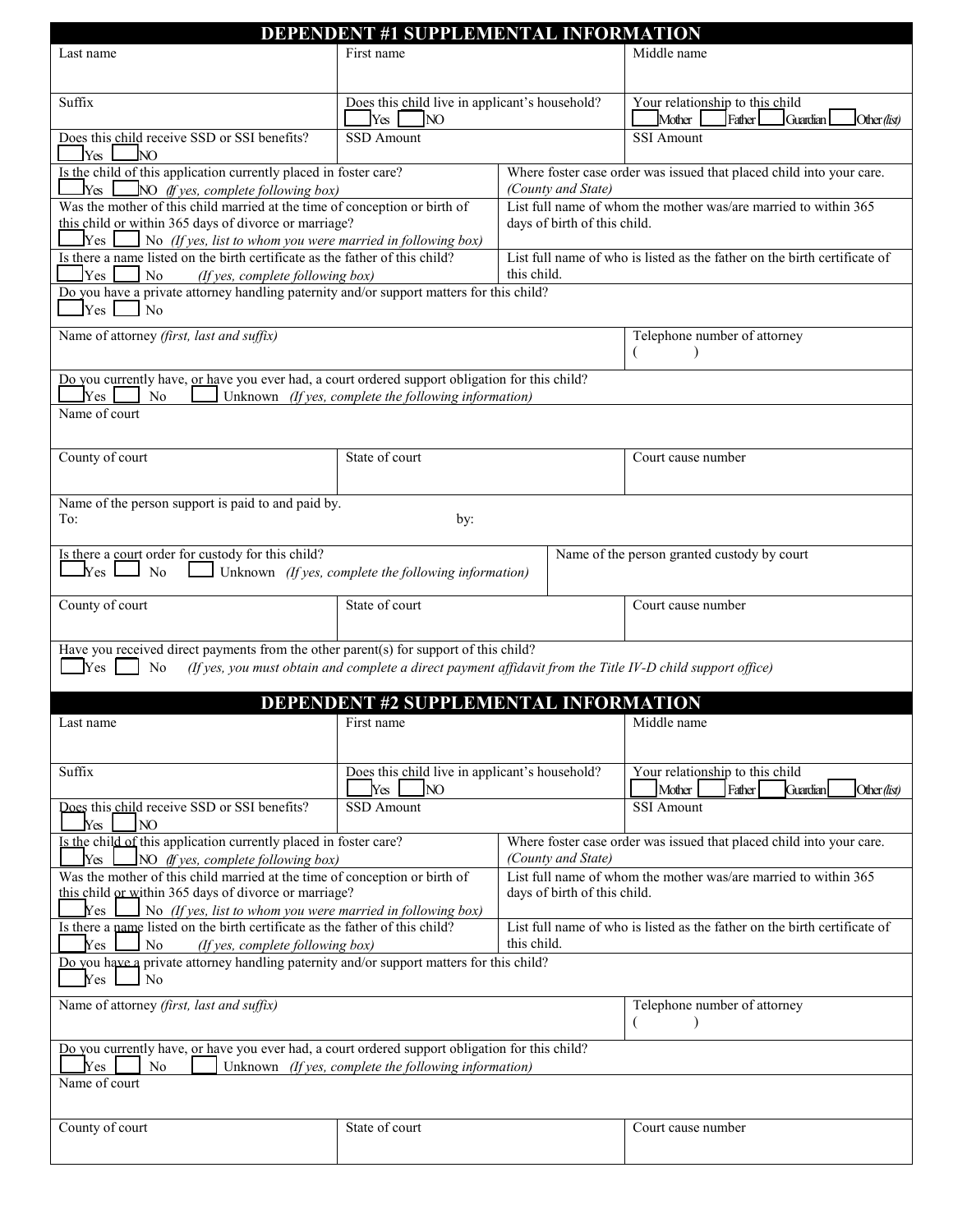| Name of the person support is paid to and paid by.<br>To:<br>by:                                                                                                                                                                        |                                                                                                            |                                                                                                 |                                                                                 |  |  |  |  |
|-----------------------------------------------------------------------------------------------------------------------------------------------------------------------------------------------------------------------------------------|------------------------------------------------------------------------------------------------------------|-------------------------------------------------------------------------------------------------|---------------------------------------------------------------------------------|--|--|--|--|
| Is there a court order for custody for this child?<br>Name of the person granted custody by court<br>$\rm Yes$<br>N <sub>o</sub><br>Unknown (If yes, complete the following information)                                                |                                                                                                            |                                                                                                 |                                                                                 |  |  |  |  |
| County of court                                                                                                                                                                                                                         | State of court                                                                                             |                                                                                                 | Court cause number                                                              |  |  |  |  |
| Have you received direct payments from the other parent(s) for support of this child?<br>$\mathbf{\Delta y_{es}}$  <br>No<br>(If yes, you must obtain and complete a direct payment affidavit from the Title IV-D child support office) |                                                                                                            |                                                                                                 |                                                                                 |  |  |  |  |
|                                                                                                                                                                                                                                         | <b>DEPENDENT #3 SUPPLEMENT INFORMATION</b>                                                                 |                                                                                                 |                                                                                 |  |  |  |  |
|                                                                                                                                                                                                                                         | (Attach separate page with information requested below for all additional dependents)                      |                                                                                                 |                                                                                 |  |  |  |  |
| Last name                                                                                                                                                                                                                               | First name                                                                                                 |                                                                                                 | Middle name                                                                     |  |  |  |  |
| Suffix                                                                                                                                                                                                                                  | Does this child live in applicant's household?<br>Yes<br>NO.                                               |                                                                                                 | Your relationship to this child<br>Mother<br>Father<br>Guardian<br>Other (list) |  |  |  |  |
| Does this child receive SSD or SSI benefits?<br>Yes<br><b>JNO</b>                                                                                                                                                                       | <b>SSD</b> Amount                                                                                          |                                                                                                 | <b>SSI</b> Amount                                                               |  |  |  |  |
| Is the child of this application currently placed in foster care?<br>Yes<br>$\Box$ NO (If yes, complete following box)                                                                                                                  |                                                                                                            | Where foster case order was issued that placed child into your care.<br>(County and State)      |                                                                                 |  |  |  |  |
| Was the mother of this child married at the time of conception or birth of<br>this child or within 365 days of divorce or marriage?<br>Yes<br>No (If yes, list to whom you were married in following box)                               |                                                                                                            | List full name of whom the mother was/are married to within 365<br>days of birth of this child. |                                                                                 |  |  |  |  |
| Is there a name listed on the birth certificate as the father of this child?<br>$\rm Yes$ $\,$<br>N <sub>o</sub><br>(If yes, complete following box)                                                                                    |                                                                                                            | this child.                                                                                     | List full name of who is listed as the father on the birth certificate of       |  |  |  |  |
| Do you have a private attorney handling paternity and/or support matters for this child?<br>J No<br>Yes                                                                                                                                 |                                                                                                            |                                                                                                 |                                                                                 |  |  |  |  |
| Name of attorney (first, last and suffix)                                                                                                                                                                                               |                                                                                                            |                                                                                                 | Telephone number of attorney                                                    |  |  |  |  |
| Do you currently have, or have you ever had, a court ordered support obligation for this child?<br>Yes<br>No                                                                                                                            | Unknown (If yes, complete the following information)                                                       |                                                                                                 |                                                                                 |  |  |  |  |
| Name of court                                                                                                                                                                                                                           |                                                                                                            |                                                                                                 |                                                                                 |  |  |  |  |
| County of court                                                                                                                                                                                                                         | State of court                                                                                             |                                                                                                 | Court cause number                                                              |  |  |  |  |
| Name of the person support is paid to and paid by.<br>To:<br>by:                                                                                                                                                                        |                                                                                                            |                                                                                                 |                                                                                 |  |  |  |  |
| Is there a court order for custody for this child?<br>Name of the person granted custody by court<br>Yes<br>Unknown (If yes, complete the following information)<br>No                                                                  |                                                                                                            |                                                                                                 |                                                                                 |  |  |  |  |
| County of court                                                                                                                                                                                                                         | State of court                                                                                             |                                                                                                 | Court cause number                                                              |  |  |  |  |
| Have you received direct payments from the other parent(s) for support of this child?<br>Yes<br>No                                                                                                                                      | (If yes, you must obtain and complete a direct payment affidavit from the Title IV-D child support office) |                                                                                                 |                                                                                 |  |  |  |  |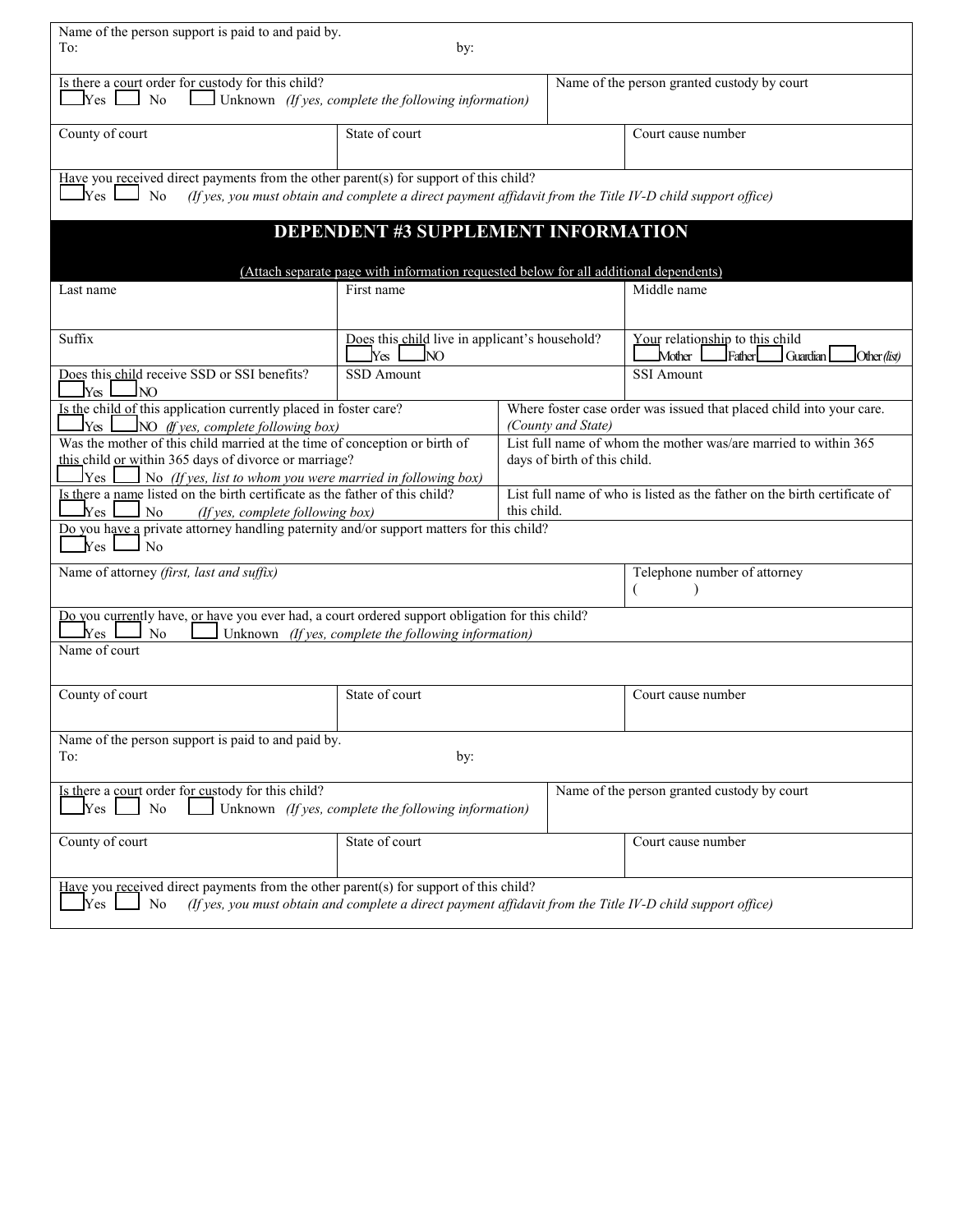| SUPPLEMENTAL INFORMATION ABOUT MOTHER OF CHILDREN LISTED IN APPLICATION<br>Relationship of mother to the APPLICANT FOR CHILD SUPPORT SERVICES (e.g Self, Daughter, Cousin, Niece, Other-explain, etc) |                                                              |                                                                  |                    |                                                                                   |        |                                                                                                                  |                                              |                              |                                              |                                                      |  |
|-------------------------------------------------------------------------------------------------------------------------------------------------------------------------------------------------------|--------------------------------------------------------------|------------------------------------------------------------------|--------------------|-----------------------------------------------------------------------------------|--------|------------------------------------------------------------------------------------------------------------------|----------------------------------------------|------------------------------|----------------------------------------------|------------------------------------------------------|--|
| Full name of Mother of children listed in application(last, first and Middle)                                                                                                                         |                                                              |                                                                  |                    |                                                                                   |        | Alias                                                                                                            |                                              |                              |                                              |                                                      |  |
| Maiden                                                                                                                                                                                                |                                                              |                                                                  | Previous           |                                                                                   |        |                                                                                                                  |                                              | Nickname                     |                                              |                                                      |  |
| Physical/Street address CURRENT<br>$\Box$ LAST KNOWN years/months ago<br>room number, city, state, and ZIP code)                                                                                      |                                                              |                                                                  |                    |                                                                                   |        |                                                                                                                  |                                              |                              |                                              | (number and street, rural route number, apartment or |  |
| Mailing address $\Box$ CURRENT $\Box$ LAST KNOWN<br>years/months ago<br>room number, city, state, and ZIP code - please include County)                                                               |                                                              |                                                                  |                    |                                                                                   |        | (PO BOX, number and street, rural route number, apartment or                                                     |                                              |                              |                                              |                                                      |  |
| Country (if outside of US, complete following box)                                                                                                                                                    |                                                              |                                                                  |                    | International code                                                                |        |                                                                                                                  |                                              |                              |                                              |                                                      |  |
| Telephone number (home)                                                                                                                                                                               |                                                              | Telephone number (work)                                          |                    |                                                                                   |        | Telephone number (mobile/other)                                                                                  |                                              |                              |                                              | E-mail address                                       |  |
| Date of birth (month, day, year)                                                                                                                                                                      | Approx.<br>age                                               | Place of Birth<br>(City, State)                                  |                    |                                                                                   | Gender | Race                                                                                                             |                                              | Social Security number*/ITIN |                                              | Alien ID Number                                      |  |
| Is English primary language?<br>$\Box$ NO (If no, please provide)<br>$Yes$                                                                                                                            |                                                              |                                                                  | Primary language   |                                                                                   |        |                                                                                                                  |                                              | Interpreter needed?<br>Yes   | N <sub>O</sub>                               |                                                      |  |
| Is special assistance needed?<br>$Yes \perp$<br>$\Box$ NO (If no, please provide)                                                                                                                     |                                                              | Specify assistance here (i.e. Physical, Hearing Impaired, Other) |                    |                                                                                   |        |                                                                                                                  |                                              |                              |                                              |                                                      |  |
| Is this parent currently incarcerated?<br>County of incarceration<br>Yes<br>1 No                                                                                                                      |                                                              |                                                                  |                    | State of incarceration                                                            |        |                                                                                                                  | Name of Department of Correction<br>facility |                              |                                              |                                                      |  |
| Has this parent ever been arrested or<br>previously incarcerated?<br>$\rm Yes$<br>N <sub>o</sub>                                                                                                      |                                                              | County of incarceration                                          |                    |                                                                                   |        | State of incarceration                                                                                           |                                              |                              | Name of Police Department or<br>DOC facility |                                                      |  |
| Height                                                                                                                                                                                                |                                                              |                                                                  | Weight             |                                                                                   |        | Hair color                                                                                                       |                                              |                              | Facial hair                                  |                                                      |  |
| Color of eyes                                                                                                                                                                                         |                                                              |                                                                  | Glasses            |                                                                                   |        | Distinguishing marks/tattoos                                                                                     |                                              |                              |                                              | Other identifying characteristics                    |  |
| Last known employer                                                                                                                                                                                   |                                                              |                                                                  |                    |                                                                                   |        |                                                                                                                  | Telephone number of employer                 |                              |                                              |                                                      |  |
|                                                                                                                                                                                                       |                                                              |                                                                  |                    |                                                                                   |        | Address of employer (number and street, rural route number, apartment or room number, city, state, and ZIP code) |                                              |                              |                                              | International code                                   |  |
| Never                                                                                                                                                                                                 | Military Status<br>Active Reserve<br>Coast Guard)<br>Retired |                                                                  |                    |                                                                                   |        | List Military Branch here (Army, Navy, Marines, Air Force or                                                     |                                              |                              |                                              | Deployed overseas?<br>Yes<br>NO.                     |  |
| Is this parent deceased?<br>NO (If yes, please complete information)<br>Yes                                                                                                                           |                                                              |                                                                  |                    | Date of death (month, day, year)<br>Place of death (city, county, state, country) |        |                                                                                                                  |                                              |                              |                                              |                                                      |  |
| Photo available of this parent?<br>Yes<br>N <sub>O</sub>                                                                                                                                              |                                                              |                                                                  |                    |                                                                                   |        |                                                                                                                  |                                              |                              |                                              |                                                      |  |
| Marital status of the mother and father of the children listed in the application<br>(City, County, State)<br>Never                                                                                   |                                                              |                                                                  |                    |                                                                                   |        |                                                                                                                  |                                              |                              |                                              |                                                      |  |
| Married<br>Divorced<br>Separated/Deserted                                                                                                                                                             |                                                              |                                                                  | Date of Separation |                                                                                   |        | Location of Marriage<br>Location of Separation                                                                   |                                              |                              |                                              |                                                      |  |
| Unknown                                                                                                                                                                                               |                                                              |                                                                  |                    |                                                                                   |        |                                                                                                                  |                                              |                              |                                              |                                                      |  |
| Does this parent have any other children besides the ones listed in this application?<br>Yes<br>NO (If yes, please list full names here)                                                              |                                                              |                                                                  |                    |                                                                                   |        |                                                                                                                  |                                              |                              |                                              |                                                      |  |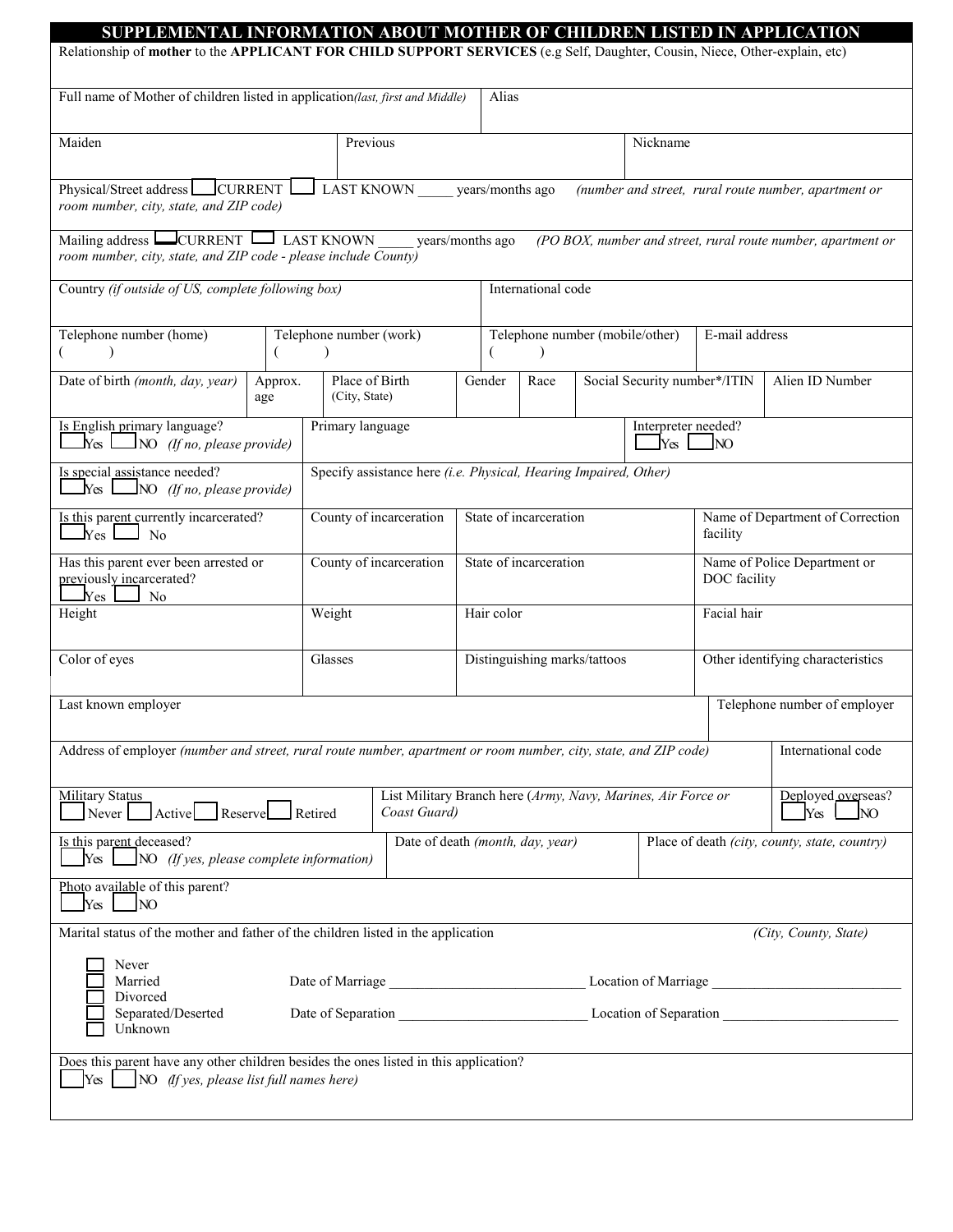#### **SUPPLEMENTAL INFORMATION ABOUT FATHER OF CHILDREN LISTED IN APPLICATION**  Relationship of **father** to the **APPLICANT FOR CHILD SUPPORT SERVICES** (e.g Self, Daughter, Cousin, Nephew, Other-explain, etc) Full name of Father of children listed in application*(last, first and Middle)* Alias Maiden Nickname Revious Previous Previous Nickname Nickname Physical/Street address **CURRENT** LAST KNOWN \_\_\_\_\_ years/months ago *(number and street, rural route number, apartment or room number, city, state, and ZIP code)* Mailing address CURRENT LAST KNOWN years/months ago *(PO BOX, number and street, rural route number, apartment or room number, city, state, and ZIP code - please include County)* Country *(if outside of US, complete following box)* International code Telephone number (home)  $($  ) Telephone number (work)  $($  ) Telephone number (mobile/other) ( ) E-mail address Date of birth *(month, day, year)* Approx. age Place of Birth (City, State) Gender | Race | Social Security number\*/ITIN | Alien ID Number Is English primary language? Yes NO *(If no, please provide)* Primary language Interpreter needed?  $\Box$ Yes  $\Box$ NO Is special assistance needed? Yes NO *(If no, please provide)* Specify assistance here *(i.e. Physical, Hearing Impaired, Other)* Is this parent currently incarcerated?  $\Box$  Yes  $\Box$  No County of incarceration State of incarceration Name of Department of Correction facility Has this parent ever been arrested or previously incarcerated?  $Yes$  No County of incarceration State of incarceration Name of Police Department or DOC facility Height **Hair Color Facial hair** Neight **Hair color** Facial hair Color of eyes Glasses Glasses Glasses Glasses Busing marks/tattoos Other identifying characteristics Last known employer Telephone number of employer Telephone number of employer Address of employer *(number and street, rural route number, apartment or room number, city, state, and ZIP code)* International code Military Status  $\Box$  Never  $\Box$  Active Reserve  $\Box$  Retired List Military Branch here (*Army, Navy, Marines, Air Force or Coast Guard)*  Deployed overseas?  $\vert$  Yes  $\vert$  NO Is this parent deceased? Yes NO *(If yes, please complete information)*  Date of death *(month, day, year)* Place of death *(city, county, state, country)* Photo available of this parent?  $Y$ es  $\Box$ NO Marital status of the mother and father of the children listed in the application *(City, County, State)*  Never Married Date of Marriage Date of Marriage Location of Marriage Divorced Separated/Deserted Date of Separation Location of Separation  $\Box$ Unknown

Does this parent have any other children besides the ones listed in this application? Yes NO *(If yes, please list full names here)* 

Can anyone else be named as the father of the child(ren) listed in this application? Yes NO *IF YES, LIST THE CHILD'S NAME AND THE PERSON YOU ARE NAMING AS THE FATHER HERE* 

*YOU MUST ALSO FILL OUT A SEPARATE PACKET OR ALLEGED FATHER'S INFORMATION SHEET FOR EACH ALLEGED FATHER*